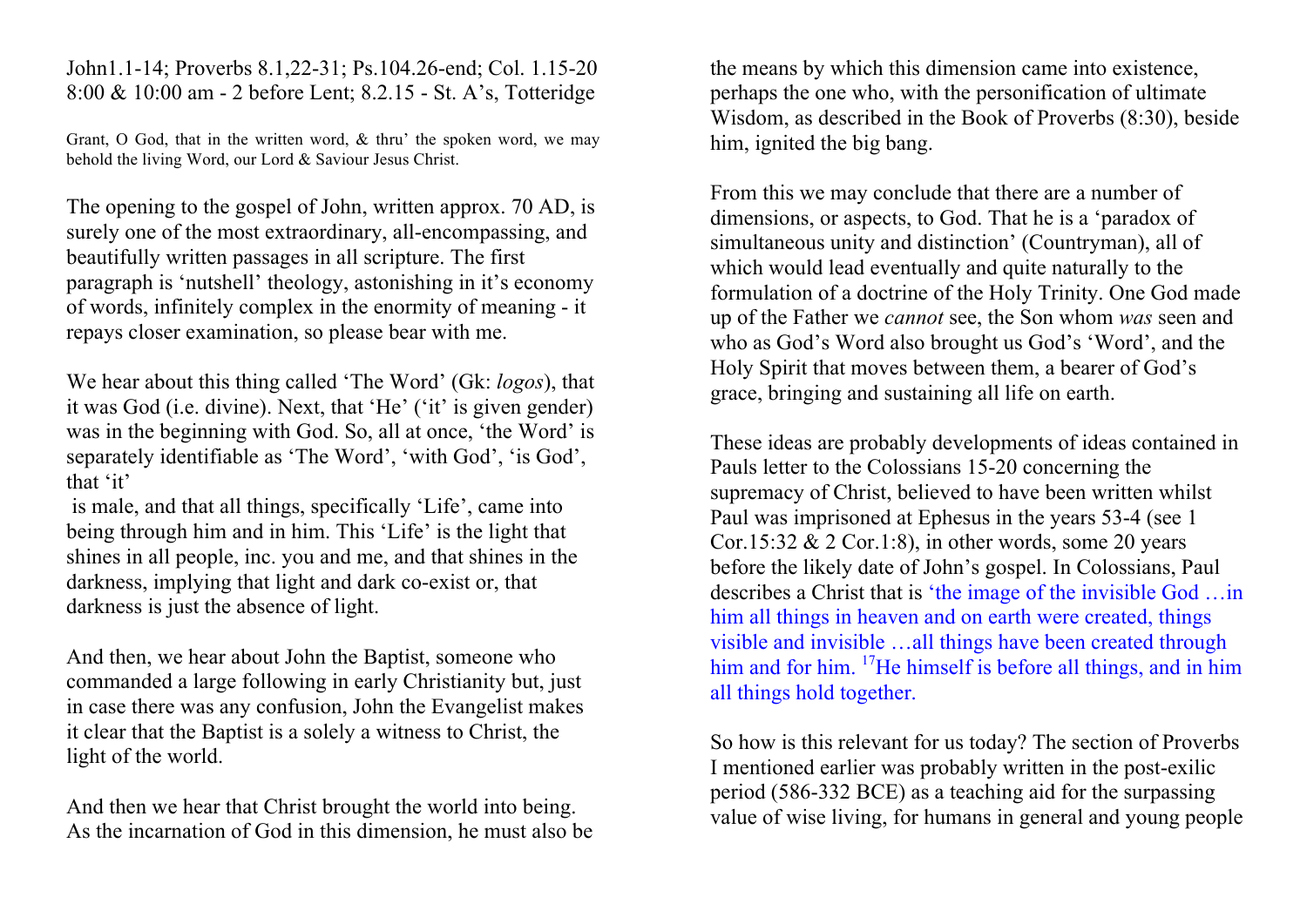in particular. She, for in the ancient world wisdom was always feminine, is present before creation and at creation; she takes priority over the created world and actively participated in its design and construction. Her precedence over the 'things' of life is a teaching against materialism, something mankind has usually had a problem with. Wisdom, and the knowledge of God at whose side she works, is a prerequisite for well-being, and I'm sure most of us would agree that this is very much still so today.

Paul too, reminds us that the world is made for God through the agency of Christ, and only for us when we seek to do his will. Humanity suffers like a plant cut from its roots if we don't accept that we live and breath and have our being only at God's behest, that we are in God, for God, and sustained by God through Christ. To think otherwise is to make unwise and dangerous assumptions, for nothing can hold together for long if it cuts itself off from its only means of access to sustenance.

And John's gospel completes the picture, gathering together the wisdom of the centuries to offer us the amazing news that God, the Creator of all, came amongst us in Christ to tell us how things really are, to bring us his Word, his life and his Spirit, a never-ending source of nourishment and hope that nothing can ever destroy. Evelyn Underhill says that,

'Behind the words of the Fourth Gospel there seems to lie one of the most complete of all experiences of the limitless "Kingdom of Heaven": an experience not only of new

birth, of struggle, of attainment, but of that high permanent life of union, that impassioned and loving self-emergence in the universal life, in which the "new creature" feels himself to be a "branch" of the great tree which life is building up: humble yet exalted; though finite, a partaker of the Infinite; energized, not by his own separate strength, but by the sap which flows through the Whole'.

#### *Evelyn Underhill*

### *Spoken in the name of the Father, Son & Holy Spirit. Amen.*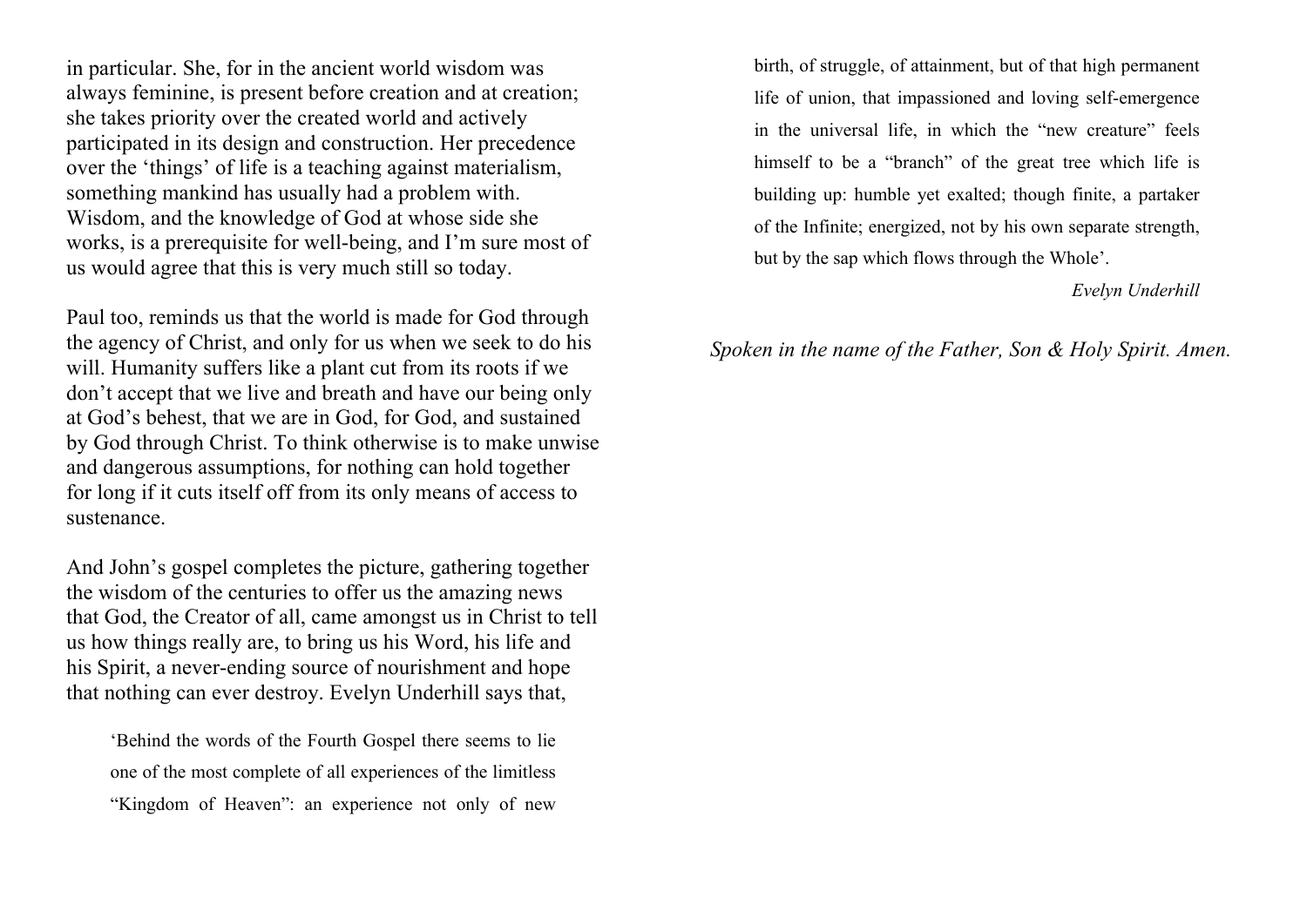## **John 1.1-14 The Word Became Flesh**

In the beginning was the Word, and the Word was with God, and the Word was God. He was in the beginning with God. All things came into being through him, and without him not one thing came into being. What has come into being in him was life, and the life was the light of all people. The light shines in the darkness, and the darkness did not overcome it.

There was a man sent from God, whose name was John. He came as a witness to testify to the light, so that all might believe through him. He himself was not the light, but he came to testify to the light. The true light, which enlightens everyone, was coming into the world.

He was in the world, and the world came into being through him; yet the world did not know him. He came to what was his own, and his own people did not accept him. But to all who received him, who believed in his name, he gave power to become children of God, who were born, not of blood or of the will of the flesh or of the will of man, but of God.

And the Word became flesh and lived among us, and we have seen his glory, the glory as of a father's only son, full of grace and truth.

## **Proverbs 8.1,22-31 The Gifts of Wisdom**

# 8

Does not wisdom call,

and does not understanding raise her voice?

### **Wisdom's Part in Creation**

 $22$  The Lord created me at the beginning of his work, the first of his acts of long ago.

 $23$  Ages ago I was set up,

at the first, before the beginning of the earth.

- $24$  When there were no depths I was brought forth, when there were no springs abounding with water.
- $25$  Before the mountains had been shaped, before the hills, I was brought forth—
- $26$  when he had not yet made earth and fields, or the world's first bits of soil.
- $27$  When he established the heavens, I was there, when he drew a circle on the face of the deep.
- $28$  when he made firm the skies above, when he established the fountains of the deep,
- $29$  when he assigned to the sea its limit, so that the waters might not transgress his command, when he marked out the foundations of the earth,

 $30$  then I was beside him, like a master worker; and I was daily his delight,

rejoicing before him always,

 $31$  rejoicing in his inhabited world and delighting in the human race.

### $26$  There go the ships,

and Leviathan that you formed to sport in it.